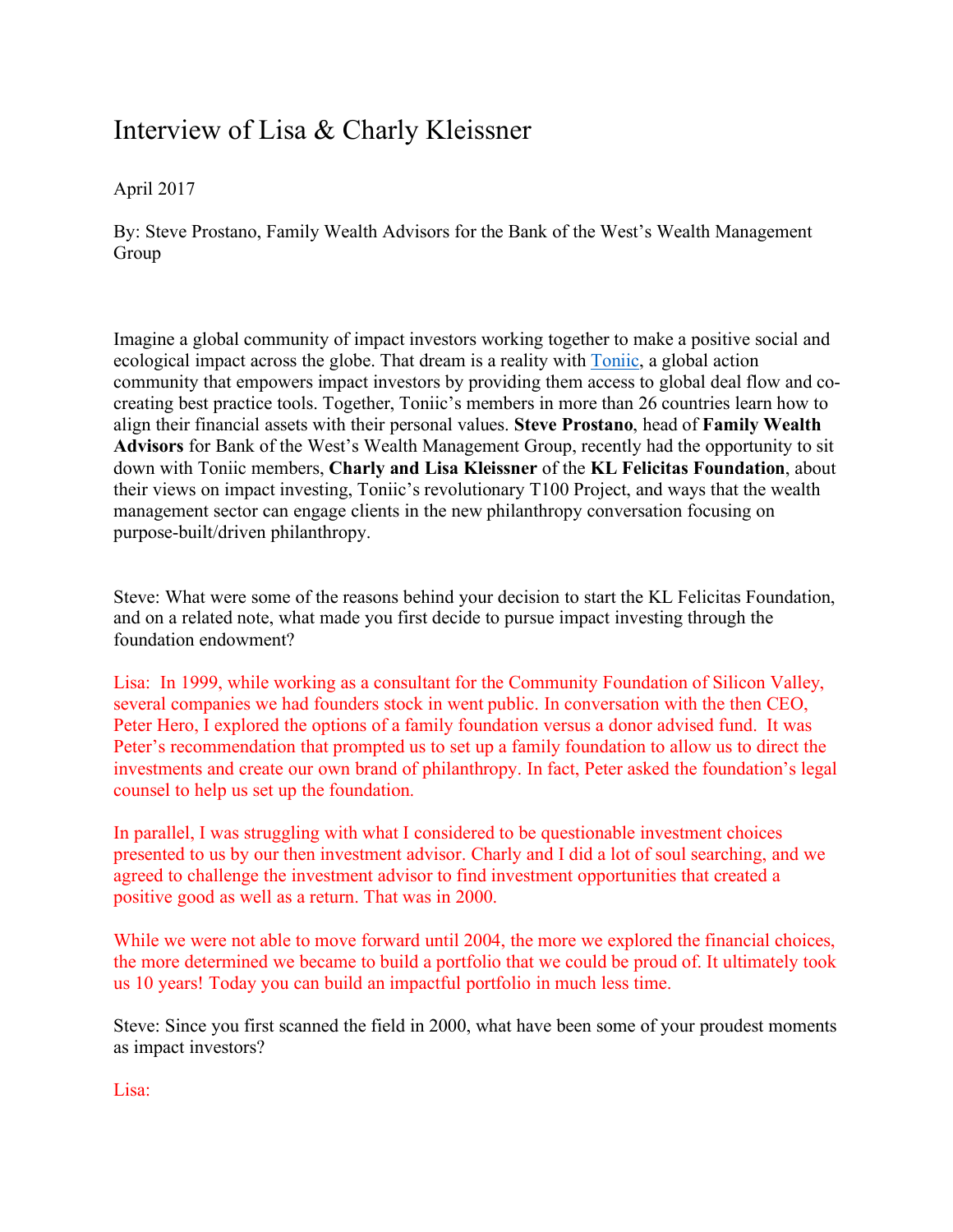1. While the early years were frustrating and finding quality investments difficult, the day our advisor, Raul Pomares, shared that he believed we had an opportunity to go to 100% – that was an exciting day!

2. We were invited to present at a conference in Anchorage, Alaska. Getting there was a bit challenging with our schedule and we were relieved when we finally got to the hotel. We showed up to the room where we were to present, and there was a very small group assembled. I thought to myself – sigh…all this way and so few people interested in impact. We did our presentation and then headed home. Three years later, at another conference, a woman came up to me in one of our sessions. She shared that she had been in the room that day in Anchorage. And as a result, their foundation moved \$75 million into impact! You just never know when you are going to have impact.

3. Another proud moment – when our adult children and their partners began a deeper engagement in the impact objectives of the foundation. We are now working with them to envision KL Felicitas Foundation 3.0 with a sharpened focus on climate change and social justice.

4. And three years ago, we received recognition for our work in impact from BNP Paribas. Transforming finance requires years of diligent work and is often not the stuff that makes for great story telling. We were proud to receive the recognition, and we were even prouder to have a spotlight placed on impact investing by such an important global bank.

Steve: What were some of the reasons behind your decision to co-found Toniic?

Lisa: Charly and I were not the first people to struggle with the meaning of wealth. Nor were we the first couple to do impact investing. However, we might have been the first couple to share our story and investment portfolio so openly with the world. And through that sharing, families and individuals from around the world contacted us wanting to learn more about our work. It was this global emergence that led to the creation of Toniic.

When you are bucking against the headwinds of the financial industry, there is power in numbers. Toniic exists because it serves a vital need for individuals, families and foundations to have candid and often emotional conversations about what really matters. Together, Toniic members and the Toniic team have shared inspiring stories, built tools, and shared data. That body of knowledge is helping to inspire a new generation of impact investors, intermediaries and investees.

Steve: Since first co-founding Toniic and the 100% Impact Network, what are some of the things that you have learned? Is there anything that especially surprises you?

Lisa: We have learned that everyone, no matter the size of his or her assets or personal economic circumstance, can participate in the transformation of finance. And that everyone must take their own journey into impact, at their own pace.

I was at the Skoll World Forum recently and Darren Walker, President of the Ford Foundation, said that the only poverty there is, is a poverty of imagination. Impact investors, thankfully, do not lack for imagination. The surprise, as well as the good news, is how imaginative they are.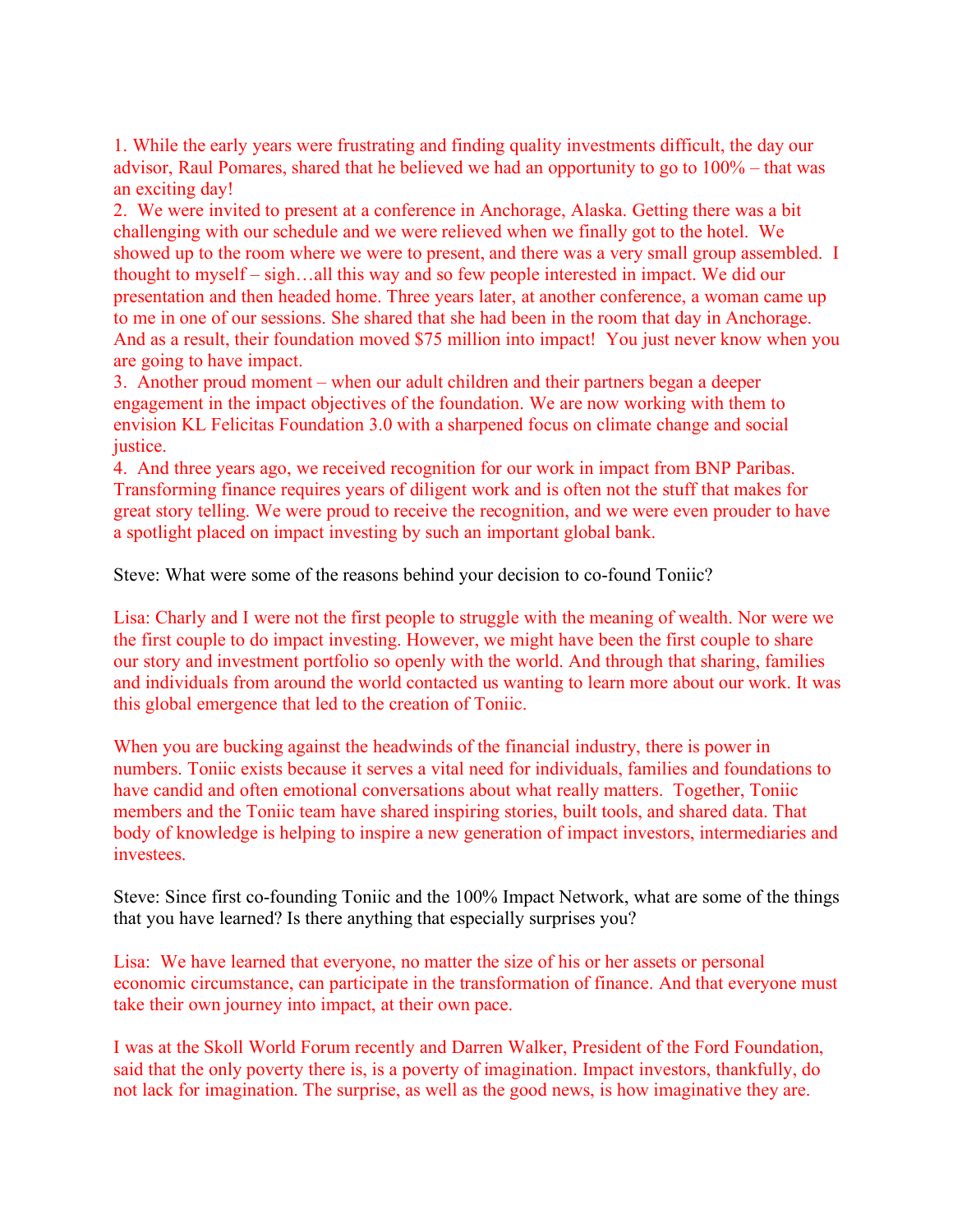Our peers are re-inventing financial structures – like Toniic board member and investor John Kohler who designed the Demand Dividend, a quasi-equity structure for social investments. Toniic member John Fullerton of the Capital Institute re-structured an investment in a distressed enterprise as win-win for all stakeholders. MA'O Organic Farms, a non-profit transforming the lives of families in Wai'anae, Hawai'i, with the help of Total Impact Capital, a new generation of Impact Merchant Banks, built a financial model to successfully attract growth capital to scale their operations.

Steve: Why do you think there is resistance to the 100% Impact approach?

Lisa: Is there resistance?  $\odot$  What we see is that when an investor or advisor has an opportunity to deeply consider the impact of their capital choices, they cannot go back to "business as usual". And now that more and more evidence is being published on the performance of investments screened for impact, the return question has been answered. Failure to address resource constraints, climate change, gender parity and more are now seen as reputational and financial risks for portfolio investors.

At Toniic, approximately half of new members transition to the 100% Impact Network within one year of joining. Access to a supportive impact network can accelerate understanding and spur the desire and ability to move to 100%.

Steve: In your view, what is the difference between impact investing and philanthropic investing, and why is there a need for both? How are those dollars best leveraged, respectively?

Lisa: A philanthropic investment typically seeks a 100% impact return only. Impact investors seek both an impact and appropriate financial return. Both types of capital are needed to build the vibrant and just world we deserve.

Grant capital is often needed to seed fund disruptive enterprises proving their theory of change. Grant capital is needed to support impact eco-system utilities and movement builders like B Analytics, Toniic, GIIN, and Capital Institute. Concessionary and commercial debt can help to build rigor and financial discipline in both for and not for profits. However, impact enterprises cannot scale without access to large pools of debt and equity, usually much larger than the size of capital foundations are willing to grant.

Blended capital can provide a unique "one two" punch. Grant capital, concessionary capital and capital seeking a market return can be layered vertically in an investment or can be organized horizontally from seed to scale. John Kohler's "Coordinating Impact Capital: A New Approach to Investing in Small and Growing Business" demonstrates how blending grants with impact investing can subsidize the impact of small and growing impact enterprises in order to reach customers who cannot pay the fully loaded cost of goods while helping to scale an enterprise. Ultimately, there is not enough philanthropic capital to solve our global challenges. Therefore, we must learn how to coordinate capital with different return expectations if we are to effect change at a systemic level.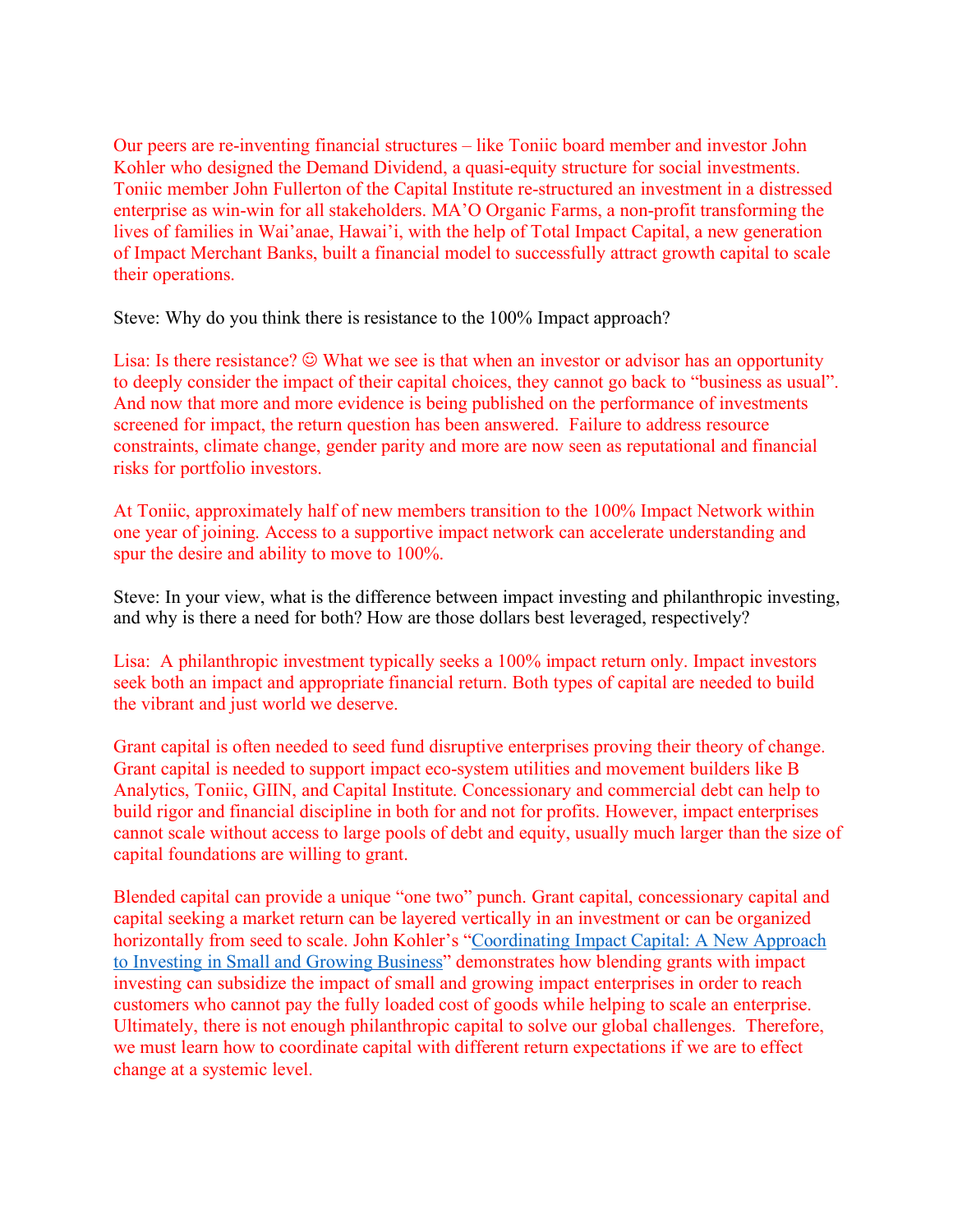Steve: Charly, you have said that Modern Portfolio Theory must be re-conceptualized to integrate positive impact, forming a Total Portfolio Theory. Can you explain more about Total Portfolio Theory, including the benefits that it would serve to investors, humanity, and the planet?

Charly: Modern Portfolio Theory is a hypothesis put forth in 1952 by Harry Markowitz in his paper "Portfolio Selection". It is an investment theory based on the idea that risk-averse investors can construct portfolios to optimize or maximize expected return based on a given level of market risk, emphasizing that risk is an inherent part of higher reward. It is one of the most important and influential economic theories dealing with finance and investment.

Modern Portfolio Theory has three serious flaws: First, it assumes that we are all rational investors, who only care about maximizing our financial returns. Impact investors clearly don't fit that bill, and behavioral scientists are starting to take our behavioral biases into account. Second, it assumes perfect markets, which is a convenient, yet unrealistic assumption. And third, it assumes – like most macro economists do – that the 'invisible hand of the market' will magically take care of so called externalities like climate change, social justice, inequality and poverty. Modern Portfolio Theory only looks at risk-adjusted modeling of financial returns. It does not take social and/or environmental impact into account.

Total Portfolio Theory (or Post Modern Portfolio Theory) is looking at the correlation and/or relationship between impact risk  $\&$  impact return and financial risk  $\&$  financial return, developing analytical frameworks and mathematical models exploring how various means for pricing positive social and environmental impact could be integrated and internalized into the system.

As we develop and apply the Total Portfolio Theory, market economies will contribute to solving the biggest environmental and social challenges as opposed to contributing to it.

Steve: The KL Felicitas Foundation recently has demonstrated that impact investors can construct a 100% Impact Portfolio and achieve competitive financial returns in all asset classes, all while positively impacting the world. What do you hope other investors will learn from the foundation's example?

Lisa: We hope they will learn to take more innovative approaches with their foundation capital and see their foundations as research and innovation labs for improving impact outcomes. With 98% of all foundation capital unaligned with mission, how can we hope to move the dial on the impact we care about?

Steve: One of Toniic's initiatives is the T100 Project, a multi-year study of the portfolios of over 50 Toniic 100% Impact Network members. What do you hope to accomplish through this project?

Charly: One of the main reasons why investors are not moving more aggressively into impact portfolio investing is a lack of impact and financial return data, transparent and inspiring impact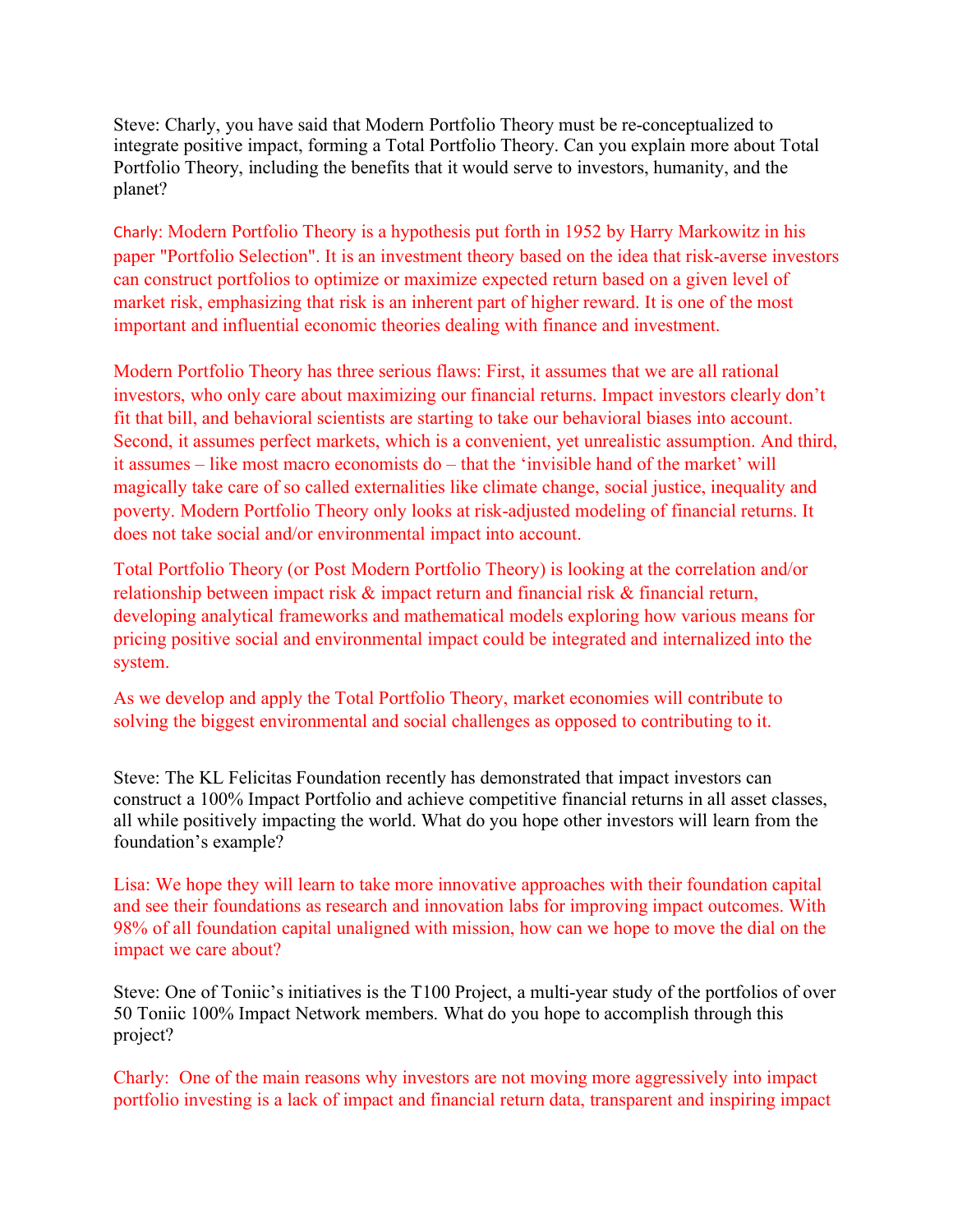investor stories, impact portfolio construction tools, searchable impact directories and a lack of sample impact portfolios. The T100 Project is addressing this by providing tools, directories, and data to Toniic's members and by collaborating with the research community on multi-year studies of 100+ impact portfolios leveraging its anonymized data-sets.

This will enable researchers to make progress on behavioral biases as well as the Post Modern Portfolio Theory mentioned above.

Steve: As you may know, in our "Purpose Built Philanthropy" Program we are trying to encourage the field to help move the world forward in this direction - primarily through education. What else could we do to move investors and philanthropists forward?

Lisa: Toniic members cite 3 key influencers: impact advisors, impact networks & friends, and personal engagement. Some easy steps that Bank of the West can take with investors and philanthropists are as follows:

1. Start with the Investment Policy. Set impact targets, even modest ones, in your policy. Perhaps something as simple as asking your advisor to provide impact alternatives for every investment recommendation. By placing attention on your impact intentions within this document, you will begin the conversation.

2. Impact investing is best done as an experiential exercise. Doing an impact investment with a group from due diligence through to impact management is the best teacher. And it is best to start with a mature investment that publishes its impact annually. Financial inclusion, as a theme, is a good place to start as there is quite a bit of investment opportunity. And some of the product can provide early results, like MicroVest Short Duration Fund.

3. Join an impact network;) like Toniic. Learn from your peers.

Steve: What more should the financial sector be doing to help in this regard?

Lisa & Charly: We believe that the financial sector has the responsibility and obligation to be an active change agent. As the next generation of investors is coming of age, intermediaries who understand that the future of investing is values- and impact-based will thrive. The corollary of this is true as well, i.e., intermediaries who do not actively shape this transition will be disintermediated. The financial sector would be well advised to co-lead this transition with their clients.

Steve: How do you suggest the wealth management industry fill the gap between what advisors know and what investors want, so that we're all on the same page, regarding impact investing?

Lisa & Charly: This is a tough question to answer. The best strategy for the wealth management industry to fill the gap is to demonstrate that they care about impact, and that impact is not just a marketing gimmick. One of the most frequently asked questions in impact is about trust – can the advisor or the fund manager be trusted to truly deliver on the impact promise. Advisors can do this by getting educated about products and impact management approaches, processes and methodologies, and by demanding more impact transparency (both on the positive and negative impact) from products they recommend.